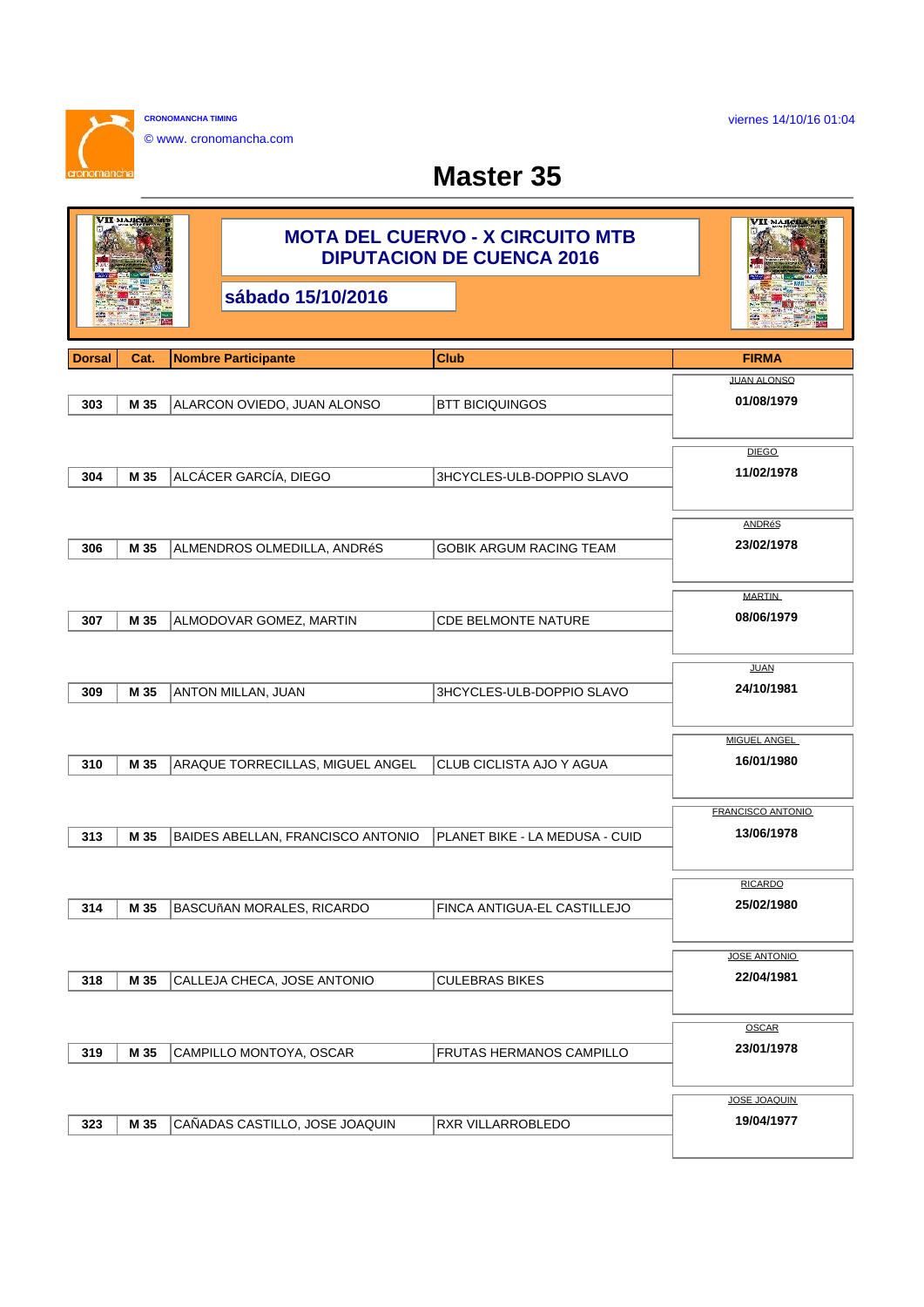## viernes 14/10/16 01:04

**CRONOMANCHA TIMING**  $\rightarrow$ © www. cronomancha.com

## **Master 35**

|      |      |                                |                               | <b>RICARDO</b>        |
|------|------|--------------------------------|-------------------------------|-----------------------|
| 328  | M 35 | DASI PAÑOS, RICARDO            | BTT SAN CLEMENTE-ISLA PARAISO | 16/02/1977            |
|      |      |                                |                               |                       |
|      |      |                                |                               | <b>ANTONIO</b>        |
|      |      |                                |                               | 05/06/1975            |
| 1039 | M 35 | DEL OLMO ARROYO, ANTONIO       | BICISTORMO-ENGLISH RIGHT NOW  |                       |
|      |      |                                |                               |                       |
|      |      |                                |                               | <b>OSCAR</b>          |
| 329  | M 35 | DOMINGUEZ REDONDO, OSCAR       | BICISTORMO-ENGLISH RIGHT NOW  | 13/06/1977            |
|      |      |                                |                               |                       |
|      |      |                                |                               | <b>DIEGO</b>          |
|      |      |                                |                               | 08/06/1978            |
| 330  | M 35 | ESCRIBANO IGLESIAS, DIEGO      | C.D. MIJAMI MTB               |                       |
|      |      |                                |                               |                       |
|      |      |                                |                               | ANTONIO JOSé          |
| 1042 | M 35 | GALLARDO GóMEZ, ANTONIO JOSé   | CLUB CICLISTA AJO Y AGUA      | 21/04/1980            |
|      |      |                                |                               |                       |
|      |      |                                |                               | <b>ROBERTO</b>        |
| 331  | M 35 | GARCIA ATIENZA, ROBERTO        | FINCA ANTIGUA-EL CASTILLEJO   | 09/12/1980            |
|      |      |                                |                               |                       |
|      |      |                                |                               |                       |
|      |      |                                |                               | LUIS A.               |
| 1044 | M 35 | GUERRA MARTINEZ, LUIS A.       | MERIDA BIKE MADRID CASTELLANA | 03/11/1977            |
|      |      |                                |                               |                       |
|      |      |                                |                               | <b>DANIEL</b>         |
| 337  | M 35 | GUERRERO GARCIA, DANIEL        | <b>BTT BICIQUINGOS</b>        | 02/12/1981            |
|      |      |                                |                               |                       |
|      |      |                                |                               |                       |
|      |      |                                |                               | <b>ANGEL</b>          |
| 340  | M 35 | <b>HERNAIZ SAEZ, ANGEL</b>     | LA PAJARA - VILLAR DE CAÑAS   | 12/04/1979            |
|      |      |                                |                               |                       |
|      |      |                                |                               | CARLOS                |
| 1040 | M 35 | LóPEZ PEnARRUBIA, CARLOS       | <b>BTT ESTAMPIDA</b>          | 17/12/1977            |
|      |      |                                |                               |                       |
|      |      |                                |                               | <b>SALVADOR</b>       |
|      |      |                                |                               | 08/08/1979            |
| 349  | M 35 | MARTIN, SALVADOR               | <b>CDE BELMONTE NATURE</b>    |                       |
|      |      |                                |                               |                       |
|      |      |                                |                               | <b>FRANCISCO JOSE</b> |
| 353  | M 35 | MARTINEZ MARCO, FRANCISCO JOSE | <b>INDEPENDIENTE</b>          | 10/05/1979            |
|      |      |                                |                               |                       |
|      |      |                                |                               | <b>JUAN RAMON</b>     |
| 356  | M 35 | MARTINEZ RUIPEREZ, JUAN RAMON  | <b>BTT BICIQUINGOS</b>        | 20/02/1977            |
|      |      |                                |                               |                       |
|      |      |                                |                               |                       |
|      |      |                                |                               | <b>RICARDO</b>        |
| 363  | M 35 | MORA BASCUÑANA, RICARDO        | C.D. MIJAMI MTB               | 06/06/1977            |
|      |      |                                |                               |                       |